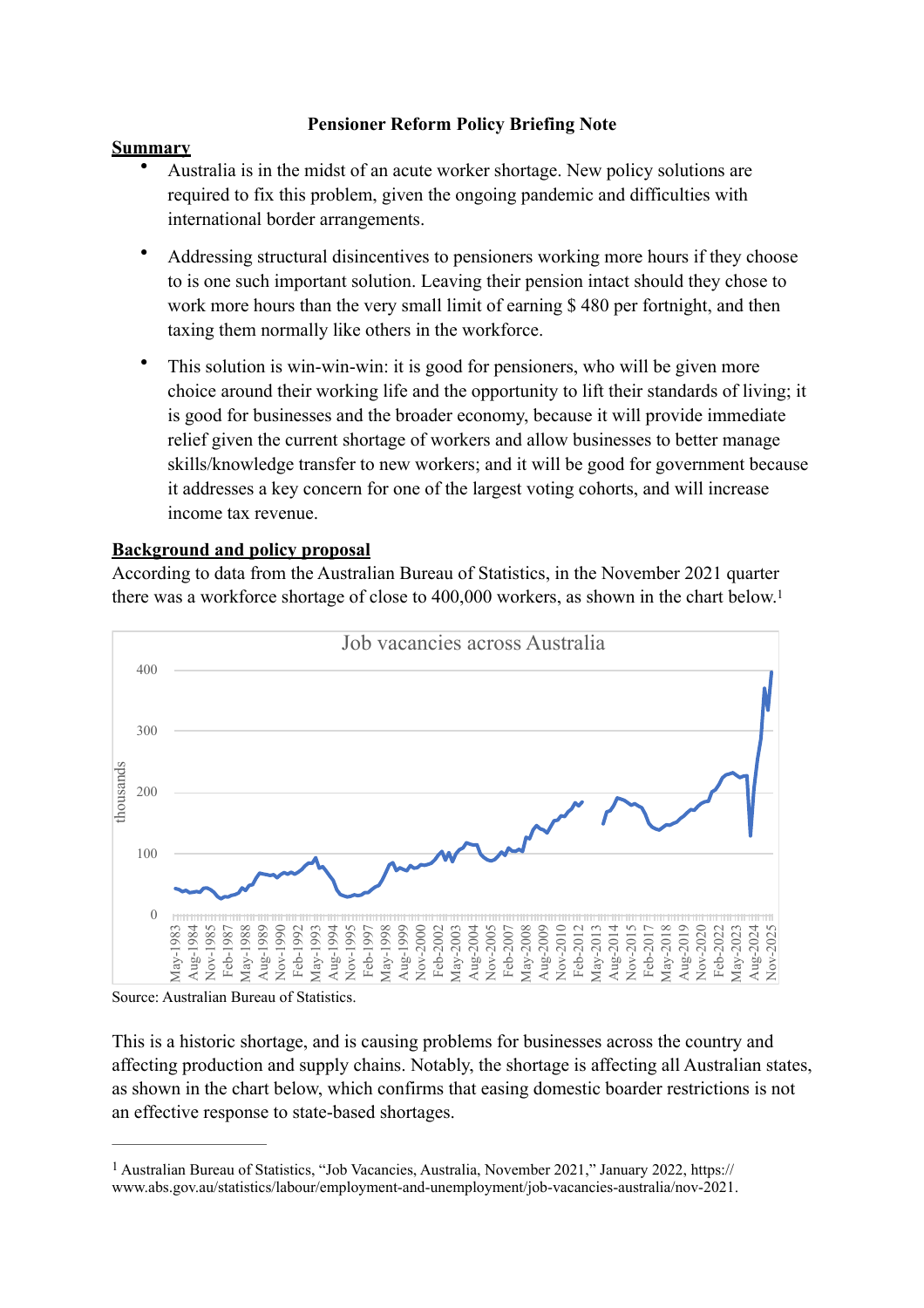

Source: Australian Bureau of Statistics.

<span id="page-1-4"></span><span id="page-1-3"></span>The Commonwealth government has responded to the current workforce shortage by doublingthe number of hours international students can work<sup>[2](#page-1-0)</sup> and waiving the visa applicationfees for international students and working holiday makers.<sup>[3](#page-1-1)</sup> These temporary changes are welcome, but grossly inadequate; the government must do more. Addressing the current pensioner policy settings is an important path forward. Under the current settings, a single pensioner can earn up to \$480 per fortnight without effecting their pension entitlement. For a pensioner earning \$30 an hour, that is equivalent to one eight-hour day per week.

Once pensioners earn more than \$480 per fortnight, their pension is withdrawn at a rate of 50 cents in the dollar. This is an effective marginal tax rate (EMTR) of 50%, and increases rapidly as income tax thresholds kick in. Pensioners who want to work more face punishing disincentives, and their EMTR can quickly move to 69% and above.

<span id="page-1-5"></span>According to the most recent data available from the Department of Social Services, in September 2021 there were 74,669 Age Pension recipients who had earnings from employment. This is just 2.9% of the 2.57 million Age Pension recipients.<sup>[4](#page-1-2)</sup>

In other words, 97.1% of Age Pension recipients in Australia do not work.

The degree to which pensioners participate in the workforce is driven primarily by the government's policy settings, or for some, medical choices, and advanced years.

<span id="page-1-0"></span>Joshua Boscaini, Erwin Renaldi and Natasya Salim, "International students allowed to work more hours to [2](#page-1-3) help ease COVID worker shortage," ABC News, 13 January 2022, https://www.abc.net.au/news/2022-01-13/ international-students-allowed-to-work-more-hours/100753802.

<span id="page-1-1"></span><sup>&</sup>lt;sup>[3](#page-1-4)</sup> Tom Stayner, "Visa charges to be waived for international students and working holiday makers," SBS News, 19 January 2022, https://www.sbs.com.au/news/visa-charges-to-be-waived-for-international-students-andworking-holiday-makers/c28d2cb6-a379-4ad9-9540-db0a6f91b1f9.

<span id="page-1-2"></span>Department of Social Services, "DSS Payment Demographic Data," September 2021, https://data.gov.au/data/ [4](#page-1-5) dataset/dss-payment-demographic-data.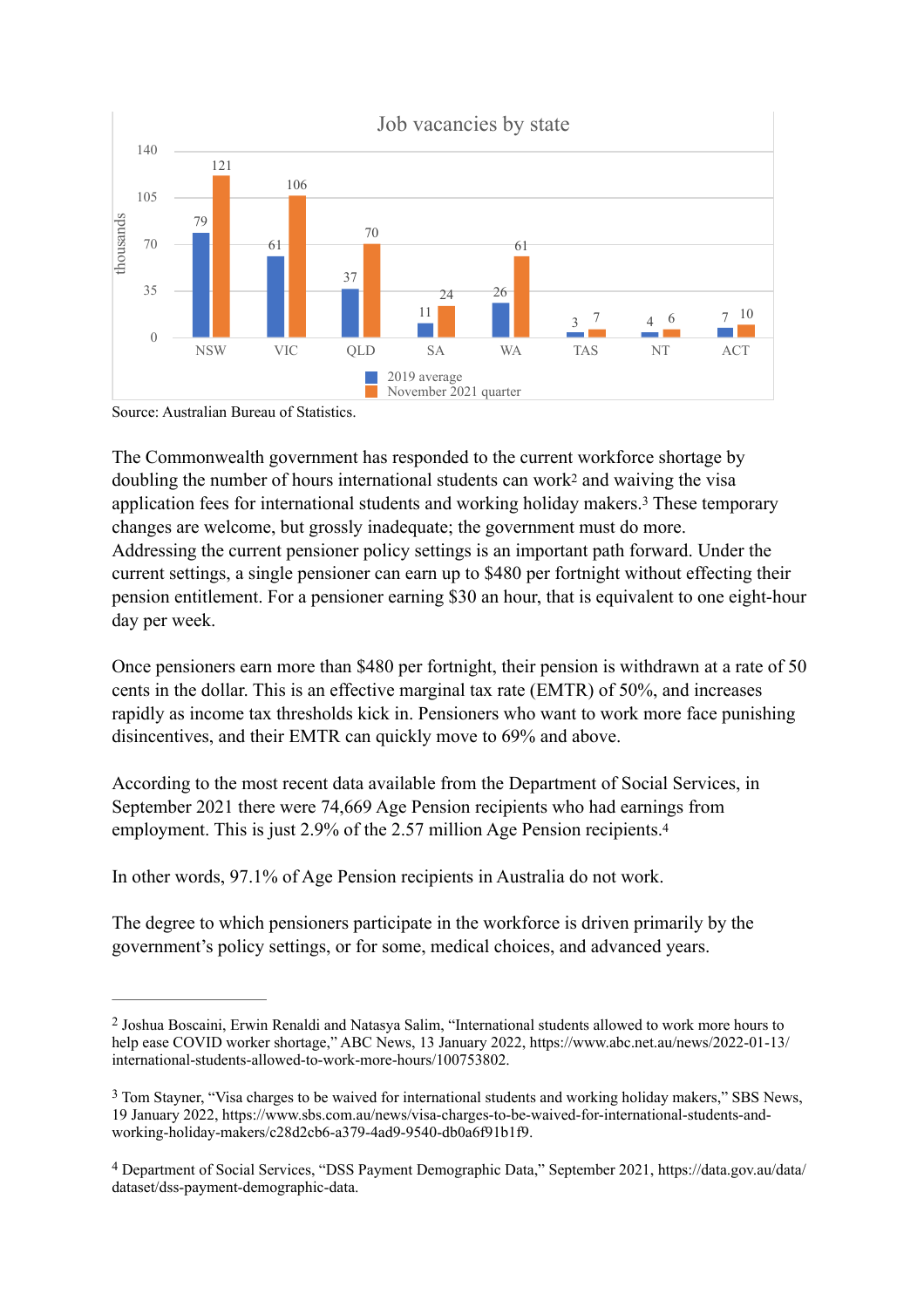To provide international context, in New Zealand pensioners do not face high EMTRs if they choose to work. They simply pay income tax on those earnings. As a result, according to data from the OECD, the labour force participation rate in New Zealand is 24.8%. Similarly, the comparable participation rate is 35.3% in South Korea and 25.5% in Japan[.5](#page-2-0)

<span id="page-2-3"></span><span id="page-2-2"></span>According to the Australian Bureau of Statistics, there are 4.2 million Australians aged 65 andover.<sup>[6](#page-2-1)</sup> If Australia were to match New Zealand's labour force participation rate among this population, there would be an additional 445,000 workers.

Unlocking this potential workforce is vital during the current worker shortage. Aside from the evident, benefits of alleviating the worker shortage, a Deloitte Access Economics report released in 2012 found that increasing workforce participation among older Australians would have benefits in the longer term.

The Deloitte report found that if Australia were to achieve a 3-percentage point increase in mature age participation over and above that currently, annual economic output would be \$33.0 billion, or 1.6%, larger. A 5-percentage point increase would lead to a \$47.9 billion, or 2.4%, boost to GDP.

Adjusted for inflation, the latter is equivalent to about \$60 billion today.

The current pensioner incomes test assessment along with the complexities of different pension rates, an assets test threshold, an incomes test threshold, marginal tax rates, special taxation rebates (SAPTO) and pension penalty rates act as a disincentive to many Australians who may otherwise continue working and contributing to Australia's prosperity and helping to address Australia's critical worker shortage.

Addressing the current unfair and onerous Age Pension arrangements should be a top priority for the government.

It should be noted that this reform aligns with the government's commitment to reduce reliance on net overseas migration as the 'one-size-fits-all' solution to problems in the workforce. Historically, Australia has relied on immigration, overseas students and backpacker holiday makers on working visas to fill employment gaps. The current pandemic has put a stop to the flow of international workers and there is uncertainty when this may be resolved.

The 2021-22 Federal Budget target inbound migration figure is 160,000, down from 190,000 from 2018-19 onwards. This reflects an existing Commonwealth commitment to achieving better employment participation outcomes from existing Australians and is also intended to

<span id="page-2-0"></span>OECD, "Labour force participation rate," OECD Data, https://data.oecd.org/emp/labour-force-participation- [5](#page-2-2) rate.htm.

<span id="page-2-1"></span>Australian Bureau of Statistics, "National, state and territory population, June 2021," December 2021, https:// [6](#page-2-3) www.abs.gov.au/statistics/people/population/national-state-and-territory-population/jun-2021.